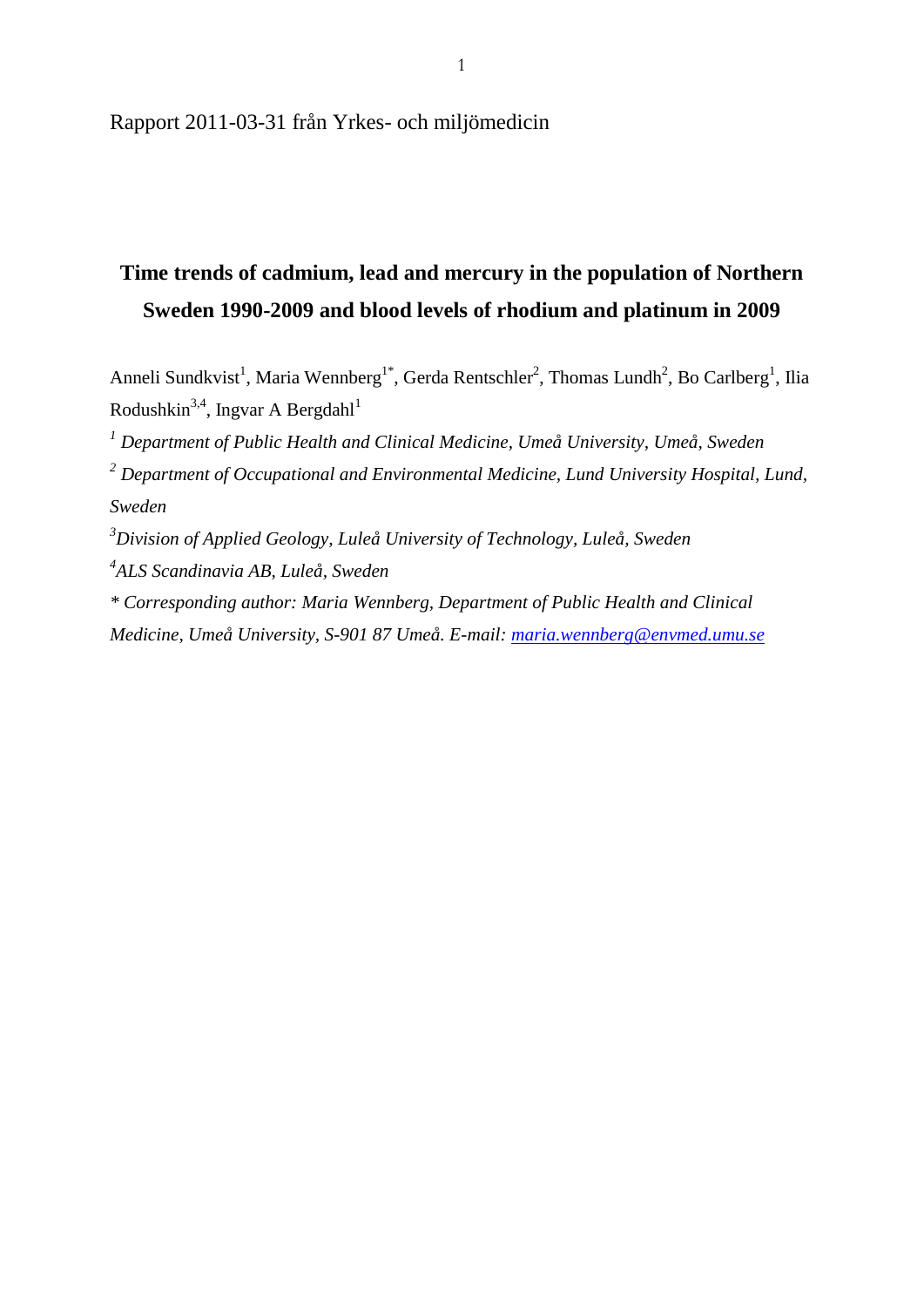#### **Abstract**

**Background:** Knowledge of time trends in burdens of the heavy metals cadmium (Cd), lead (Pb) and mercury (Hg) are important to evaluate effects of preventive actions. This has previously been monitored in northern Sweden in samples from 1990-1999. Alpha-1 microglobuline (A1M) in urine is a potential biomarker of tubular dysfunction, presumed to be effected by body burdens of cadmium. It is unknown if elements from catalytic converters, platinum (Pt), rhodium (Rh) and palladium (Pd), cause human exposure.

**Objective:** To continue the time trend series of body burdens of Cd, Pb and Hg and to quantify levels of Pt, Rh and Pd and alpha-1-microglobuline in samples from northern Sweden.

**Design:** Biobanked blood samples from health screenings in the WHO MONICA-project in northern Sweden were analyzed for Cd, Pb and Hg, in two age-groups; 25-35 years and 50-60 years. In 2004, blood samples from 287 women were analysed and in 2009, blood samples from 150 men and 177 women were analyzed. Also, cadmium and A1M were analysed in urine for the 2004 and 2009 participants. Pt, Rh and Pd were analysed in blood for 26 women in ages 55-59 years from the 2009 screening.

**Results:** There was a decline in blood levels of Pb in both men and women. Blood levels of Cd did not change over time. However, in women, levels of U-Cd were lower in 2009 as compared to 2004, also in never-smokers in the younger age-group. Due to use of erythrocytes in the previous report on data from 1990-99, body burdens of Hg could not be compared to previous data. A decrease from 2004 to 2009 was detected in B-Hg in women in the older age-group. Levels of Pd could not be quantified due to high uncertainty in the analysis. Blood levels of Pt and Rh were at levels of about one thousandth of the heavy metals. Levels of protein A1M in urine could not be compared over time, due to changes in analytical method. Levels of the protein were higher in the older age-group and men had higher levels than women in samples from 2009.

**Conclusion:** The previously detected decline in body burdens of Pb continued from 1999 to 2009, while there is still no evident change in body burdens of Cd. We cannot evaluate the time trend of Hg body burdens after 1999 with these data. Levels of Pt and Rh are detectable. Surprisingly, men in the older age-group had higher levels than women of protein A1M. For Cd, there are indications of risk of adverse health effects at the reported levels. Efforts to reduce pollution and human exposure to all three heavy metals are important, but this is especially important for cadmium.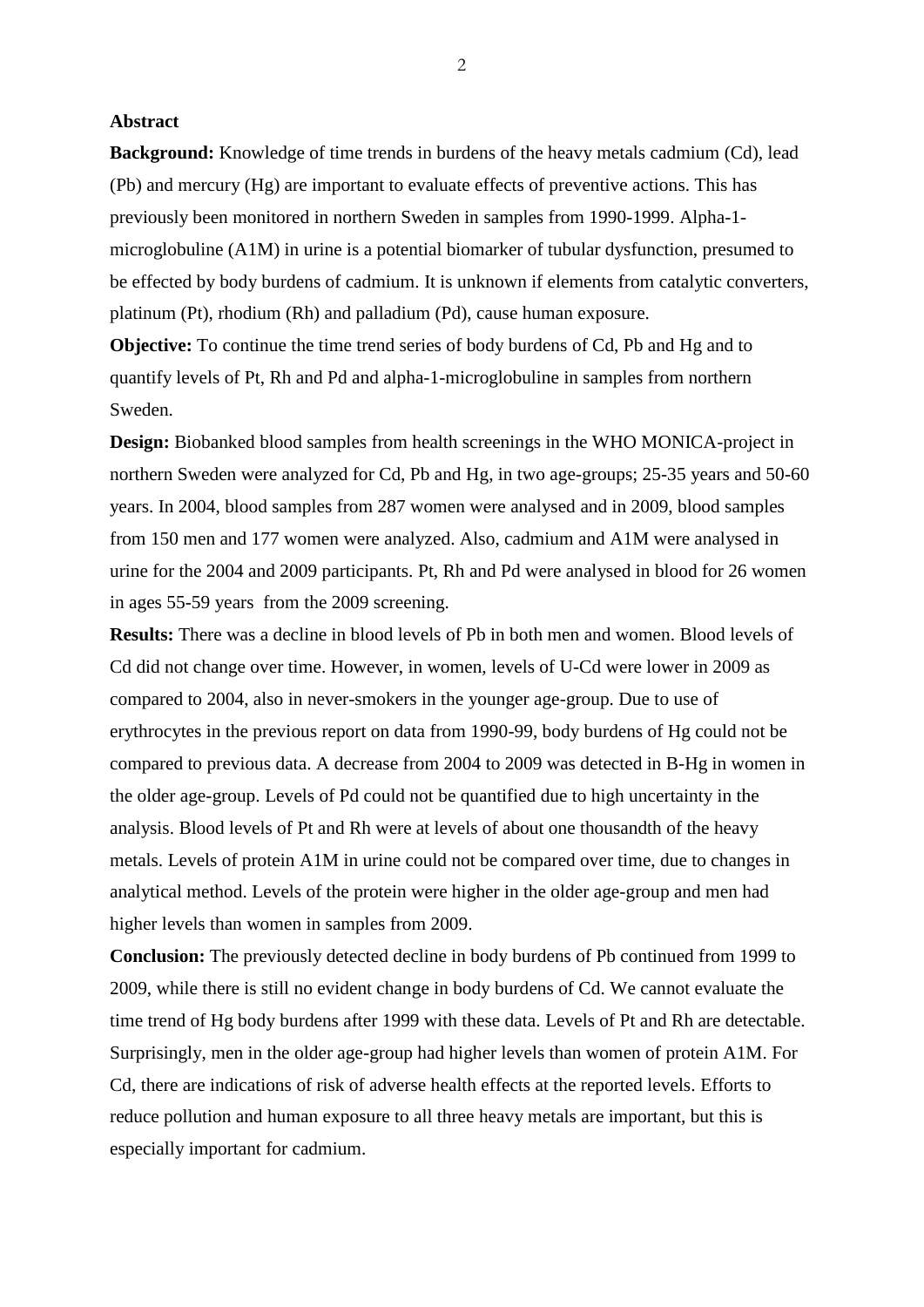#### **Introduction**

Cadmium, lead and mercury are heavy metals that are toxic to humans. Exposure to cadmium primarily affects the kidney (tubular dysfunction) and bone tissue (osteoporosis) and may also be associated with oestrogen related cancer (1, 2). Lead can damage the kidney and the central nervous system (3) and mercury is related to damages in the nervous system (4). In addition, cardiovascular diseases have been associated to organic mercury from fish consumption (5, 6). Preventive actions have been conducted in industrialized countries to decrease the environmental exposure of the general population. One example of a preventive action taken in Sweden was the legislation in 1994 against using lead as an additive in petrol. More examples are recommendations from the Swedish National Food Administration on limited consumption of predatory fish species, higher in methylmercury, and the introduction of a special environmental tax on cadmium in fertilizers in the beginning of the 1990´s, to reduce the use of cadmium containing fertilizers. However, this environmental tax was removed in January 2009, despite that the Swedish soils naturally contains Cd and that the European Food Safety Authority (EFSA) recently lowered its recommended maximum weekly intake from 7 µg Cd/kg body weight to 2.5 µg. To evaluate the effects of actions like these, it is of importance to conduct time trend studies.

The main exposure pathways for the general population are; for cadmium via food and smoking; for lead via food and air; and for mercury via fish and dental amalgam (7). Cadmium, lead and organic mercury in blood (B-Cd, B-Pb and B-Hg) are generally associated to erythrocytes, while inorganic mercury may be present in plasma (8). B-Cd and B-Pb reflect current exposure but are affected if the body burdens of these metals are elevated. Cd in urine (U-Cd) reflects body burden, whilst Hg in urine (U-Hg), on the contrary, is more related to recent exposure of inorganic mercury (7). Because of bioaccumulation of Cd (kidney) and Pb (bone tissue), older people have higher concentrations in blood than younger, with an exception of small children (1 to 4 years) who may have the highest B-Pb levels due to an intake of soil and dust (9).

The population of Northern Sweden has previously been monitored between 1990 and 1999 for heavy metals (10). Declining trends for Pb and Hg, which each showed an annual decrease of 5-6% in erythrocytes, were found. No declining trend was detected for Ery-Cd, except for in smoking men.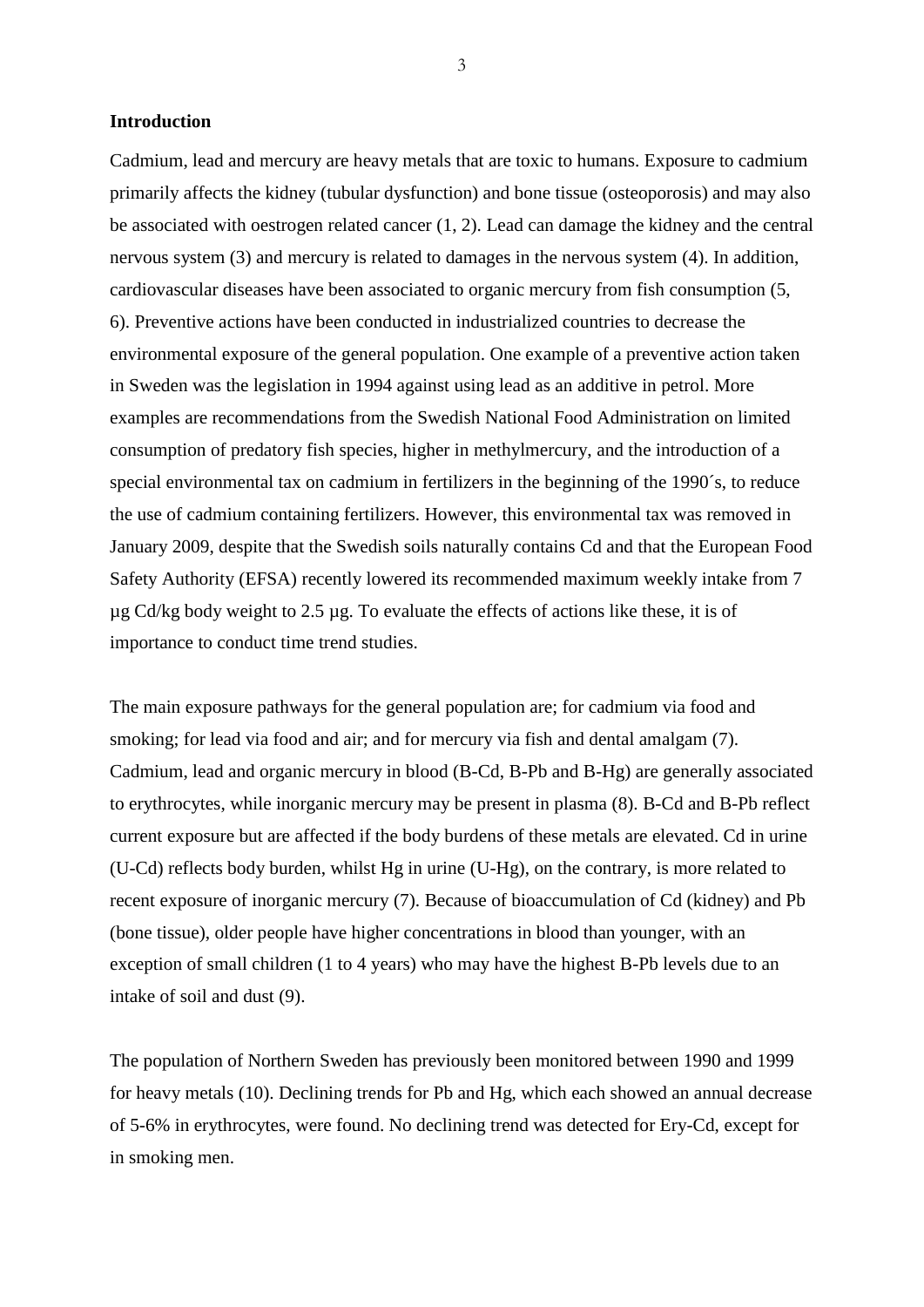During recent years the use of automobile catalytic converters has increased environmental contamination with the elements platinum (Pt), rhodium (Rh) and palladium (Pd) (11). Whether this also means human exposure is not yet clear. All three elements are present in blood, which can potentially be used for biomonitoring.

This study continues the work of Wennberg et al. (10), of human exposure to heavy metals in the population of northern Sweden, adding 10 more years, resulting in a time trend study of a total period of 20 years. Also, levels in urine of Cd and alpha-1-microglobuline (A1M), a potential biomarker of tubular dysfunction presumed to be effected by body burdens of Cd, are monitored in samples from 2004 and 2009. The elements Pt, Rh and Pd were measured in samples from 2009.

#### **Materials and Methods**

#### *Study population*

An invitation to participate in this study was sent to randomly selected women and men from the counties Norrbotten and Västerbotten in Northern Sweden within the population based survey of the general population: WHO MONICA Project (Multinational Monitoring of Trends and Determinants in Cardiovascular Disease). The participants filled in a questionnaire regarding medical history, socioeconomic condition and life style factors such as smoking, drinking and food habits. More information concerning the Monica study is available elsewhere (12). Total participation rate 1990, 1994 and 1999 was 79.2, 76.8 and 72.9%, respectively. The participation rate was 76.2% in 2004 and 69.2% in 2009 (13). In this study, the study population was divided in sub groups of gender and two age groups; "younger" (25-35 years in 1990-2004 and 25-29 in 2009) and "older" (50-60 years in 1990- 2004 and 50-59 in 2009). In 2004, only women were studied. In this study, only those in ages 25-35 and 50-60 from the 1990-1999 study (10) were included, to make data comparable with the study persons from 2004 and 2009. The elements Pt, Pd and Rh were analysed in blood in 26 women in ages 55-59 years sampled in 2009. This study was approved by the ethics committee at Umeå University.

#### *Sampling of blood and urine*

Blood samples were obtained by venipuncture into Venoject tubes (Terumo, Leuven, Belgium) with lithium-heparin. Erythrocytes and plasma were separated into aliquots and kept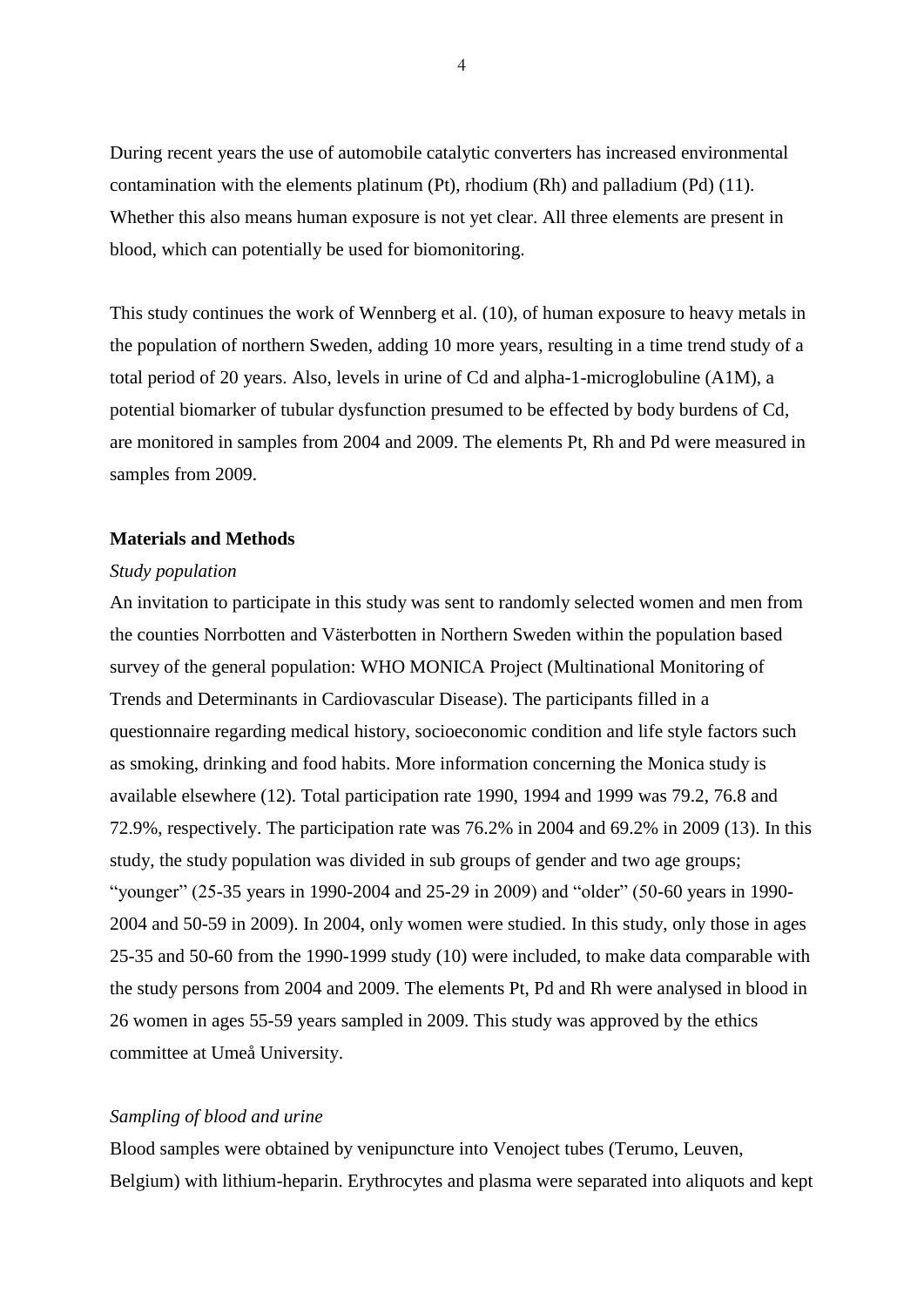at -80° C in the biobank in Umeå, after centrifugation at 1500g. The tubes were tested for contamination of Cd, Pb and Hg.

Samples of morning urine were collected in paper cups and transferred to acid washed tubes in the surveys conducted in 2004 and 2009. The samples were sent to Lund University for analysis.

Pt, Rh and Pd in blood were analyzed at ALS Scandinavia AB, Luleå, Sweden.

## *Chemical analysis*

### *Cd, Pb and Hg*

All samples from 1990 to 1999 were analysed in one campaign in erythrocytes (Ery-) and presented in a time trend study by Wennberg et al. (10). In the current study the erythrocyte levels have been recalculated to B-Cd and B-Pb using the formula; B-Cd=Ery-Cd×EVF and B-Pb= Ery-Pb $\times$ EVF where EVF=42% (0.42) median value (n=295; 2004).

In 2004 and 2009, cadmium, lead and mercury were analysed in whole blood (B-Cd, B-Pb and B-Hg tot). Cd and Pb were analysed using a inductively coupled plasma-mass spectrometer (ICP-MS) (14). The detection limits (LOD), calculated as three times the standard deviation (SD) of the blank for B-Cd, were 0.02 µg/L in 2004 and 0.06 µg/L in 2009. Corresponding levels for B-Pb were 0.04 µg/L and 0.09 µg/L, respectively. LOD in urinary Cd was 0.01 µg/L in both 2004 and 2009. B-Hg was analysed in acid digested samples by cold vapour atomic fluorescence spectrometry (15). The detection limits were 0.07  $\mu$ g/L and 0.09 µg/L in the samples from 2004 and 2009, respectively. LOD was 0.20 µg/L in the samples from 1990-1999.

For urine samples, density and creatinine were analysed immediately when the samples arrived to Lund, and the samples were then stored frozen until analysis of heavy metals.

## *A1M*

Urine was analysed for alpha-1-microglobulin using the Mancini radial immunodiffusion technique with polyclonal antibodies (DAKO A7S, Glostrup, Denmark) (16). Calibration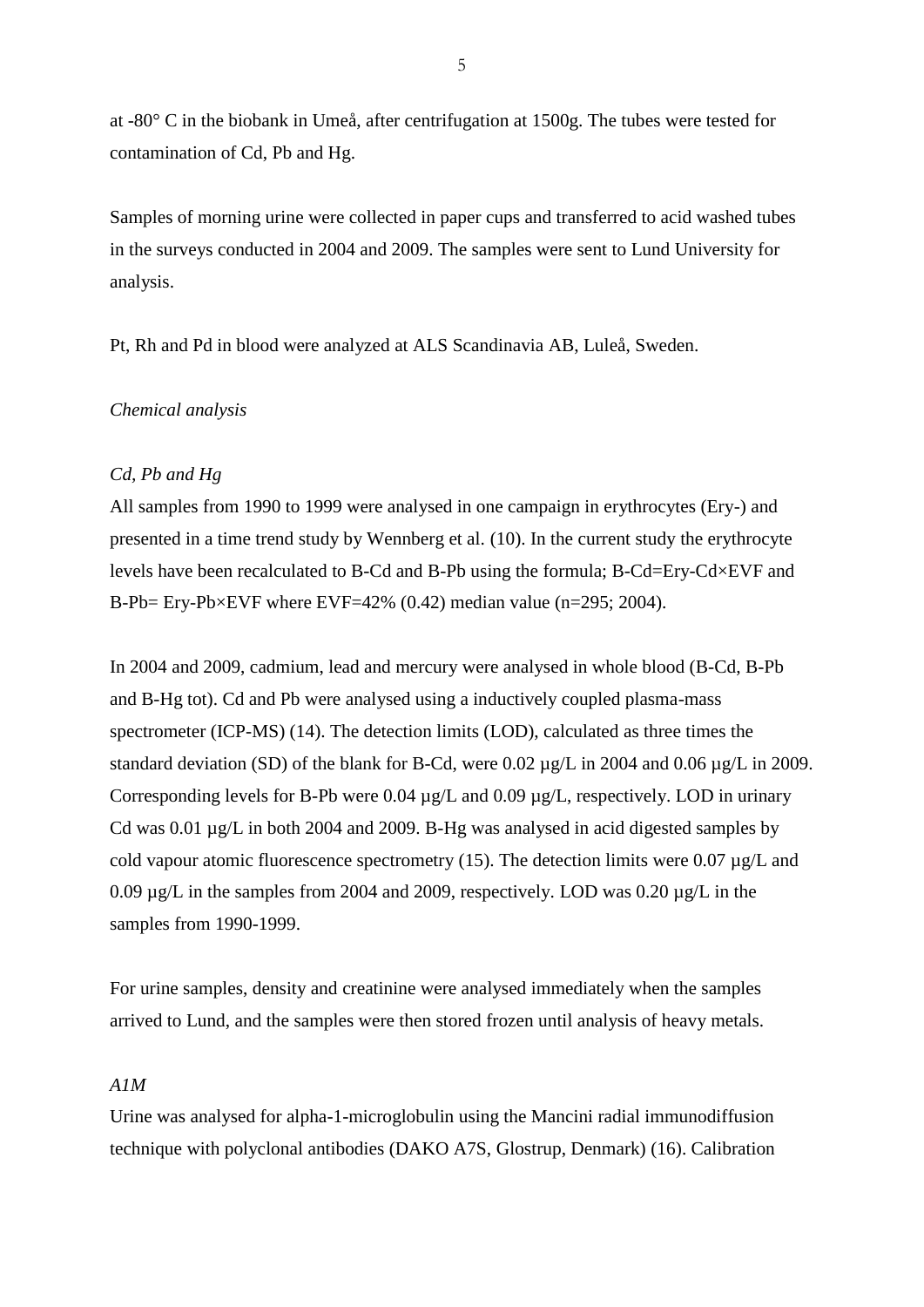curves were established and the limit of detection was 0.9 mg/L in 2004 and 1.2 mg/L in 2009.

#### *Pt, Rh and Pd in blood*

Sample preparation consisted of microwave-assisted closed vessel digestion (1mL blood + 1mL sub boiled concentrated nitric acid) at 600W effect for 1 h. At least two method blank samples were prepared with each batch of 38 samples using 1 ml de-ionized water instead of blood. Digests were diluted to 10 mL using distilled, de-ionized water and spiked with internal standard (In) at 2 ppb.

Determination was made by high resolution inductively coupled plasma mass spectrometry [ICP-MS; ELEMENT2 ICP-SFMS equipped with high sensitivity introduction system (X skimmer cone, shielded torch, APEX desolvation nebulizer)]. All measurements were performed in high resolution mode  $(R=13000)$ , using 80% acquisition window and 40% integration window. Apart from isotopes of analyte elements, potential interfering elements (Cu, Sr, Mo, Ru, Cd) were monitored as well. In order to decrease oxide formation, addition of methane to the ICP was used (17)*.* Instrumental parameters were optimized daily using digested blood matrix. Sensitivity for  $10^3$ Rh was above 120 counts s<sup>-1</sup> per ppt and urane oxide formation <5%. For reproducibility assessment, eleven samples were analysed in duplicate.

#### *Accuracy*

#### *Cd, Pb and Hg*

The analytical accuracy in blood was verified towards certified reference material; Seronorm Trace elements whole blood (SERO AS, Billingstad, Norway) and human blood reference samples from Centre de Toxicologie du Quebec, Canada, International Comparison Programme. Imprecision was calculated as the coefficient of variation for duplicate sample analysis. To check accuracy for B-Cd and B-Pb Seronorm batches; MR4206 (in 2004 and 2009) and 503109 (in 2009) were used and from centre de Toxocologie batch C05-15 (2004 and 2009) and C0912 in 2009. B-Hg was tested towards MR 4206 and 512627 (2004 and 2009)(SERO A/S) and to M0408 (2009) (Quebec). Similarly, for Cd in urine, analytical accuracy was verified towards Seronorm, batch OK4636 (2004 and 2009) and OK0511545 (2009). Further, U-Cd was also verified towards urine samples from Centre de Toxicologie du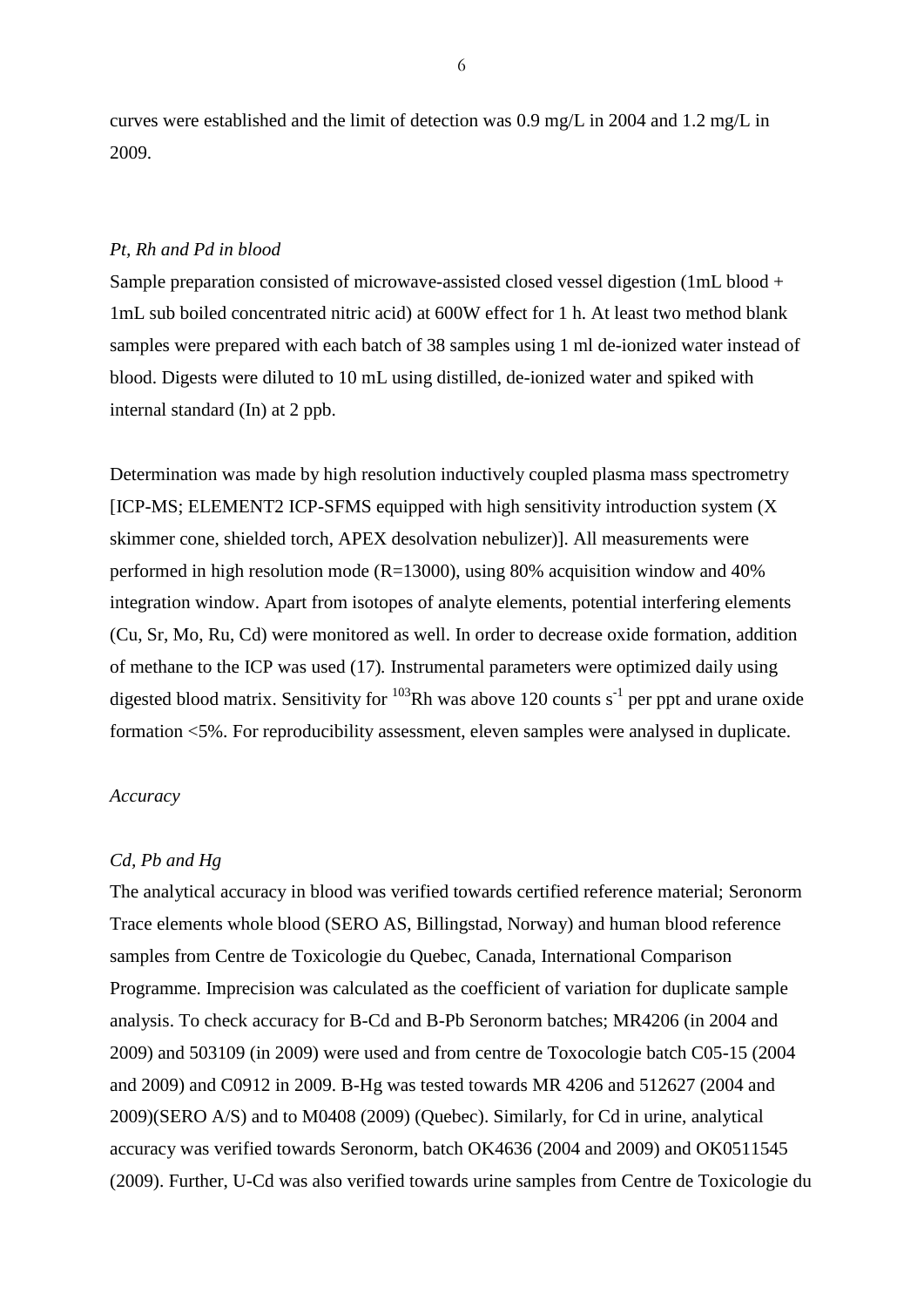Quebec, batch TD0514 (2004 and 2009). All accuracy tests were determined acceptable and within (or slightly below) the recommended range.

B-Cd 2004; imprecision 4.3%. Batch MR4206 and batch C05-15. For Cd, the results (mean± SD) were  $0.67 \pm 0.03$  µg/L (n=17) and  $0.73 \pm 0.05$  µg/L, (n=12), recommended 0.68–0.8l and 0.79±0.23 µg/L, respectively. B-Cd 2009; imprecision 5.4%. Batch MR4206, 503109: 0.70 $\pm$ 0.08 µg/L (n=30) and 6.3 $\pm$ 0.26 µg/L, (n=27), recommended 0.68–0.8 and 5.6–6.4 µg/L, respectively.

B-Pb 2004; imprecision 2.2%. Batch MR4206: For Pb the result was  $26\pm0.89$  µg/L (n=17), recommended 26–29 µg/L. Toxicologie du Quebec (batch QMEAQAS06-08); 103± 2.4 µg/L  $(n=19)$ , recommended  $100 \pm 5.4$  ug/L. B-Pb 2009: imprecision 5.8%. Batch MR4206 and 503109: 29.4±3.1 µg/L (n=27) and 408±13 µg/L (n=27), recommended 26–29 and 372–414 µg/L. The results of the human reference samples from Quebec were (batch L0909 and L0807) 24.7 $\pm$ 1.02 and 118 $\pm$ 2.9 µg/L (n=28), recommended 22.8 $\pm$ 1.1 and 110 $\pm$ 9.9 µg/L, respectively.

B-Hg 2004; imprecision 8.3%. Batch MR4206 and 512627: 1.9±0.13 µg/L (n=12) and 16±1.4  $\mu$ g/L (n=14), recommended 2.0–2.4 and 16–20  $\mu$ g/L. B-Hg 2009; imprecision 5.8%. Batch MR4206 and 512627: 2.2 $\pm$ 0.17 µg/L (n=106) and 15.2 $\pm$ 1.1 µg/L (n=103), recommended 2.0-2.4 and 16-20 µg/L. Batch M0408: 2.0±0.16 µg/L (n=28), recommended 2.2±0.68 µg/L.

U-Cd 2004; imprecision 5.1%, Batch OK4636;  $0.27 \pm 0.01$  µg/L (n=22), recommended 0.26-0.36 µg/L and batch D0514 0.97±0.08 µg/L, (n=9), recommended 1.1±0.10 µg/L. U-Cd 2009; imprecision 6.12%. Batch OK4636 and 0511545:  $0.24 \pm 0.02$  µg/L (n=19) and  $4.0 \pm 0.11$  µg/L  $(n=19)$ , recommended 0.26–0.36 and 3.8–5.4  $\mu$ g/L, respectively.

Concentrations of cadmium and protein A1M in urine was density adjusted to a specific gravity (SG) of 1.015 Kg/L. Creatinine adjustments are commonly used, but creatinine levels in urine have been shown to be more affected by diurnal variation and factors such as age, gender, body size, meat intake than urine density (18, 19).

## *Pt, Rh and Pd*

Data for method blanks were used to calculate limit of detection (LOD; 3 sigma approach)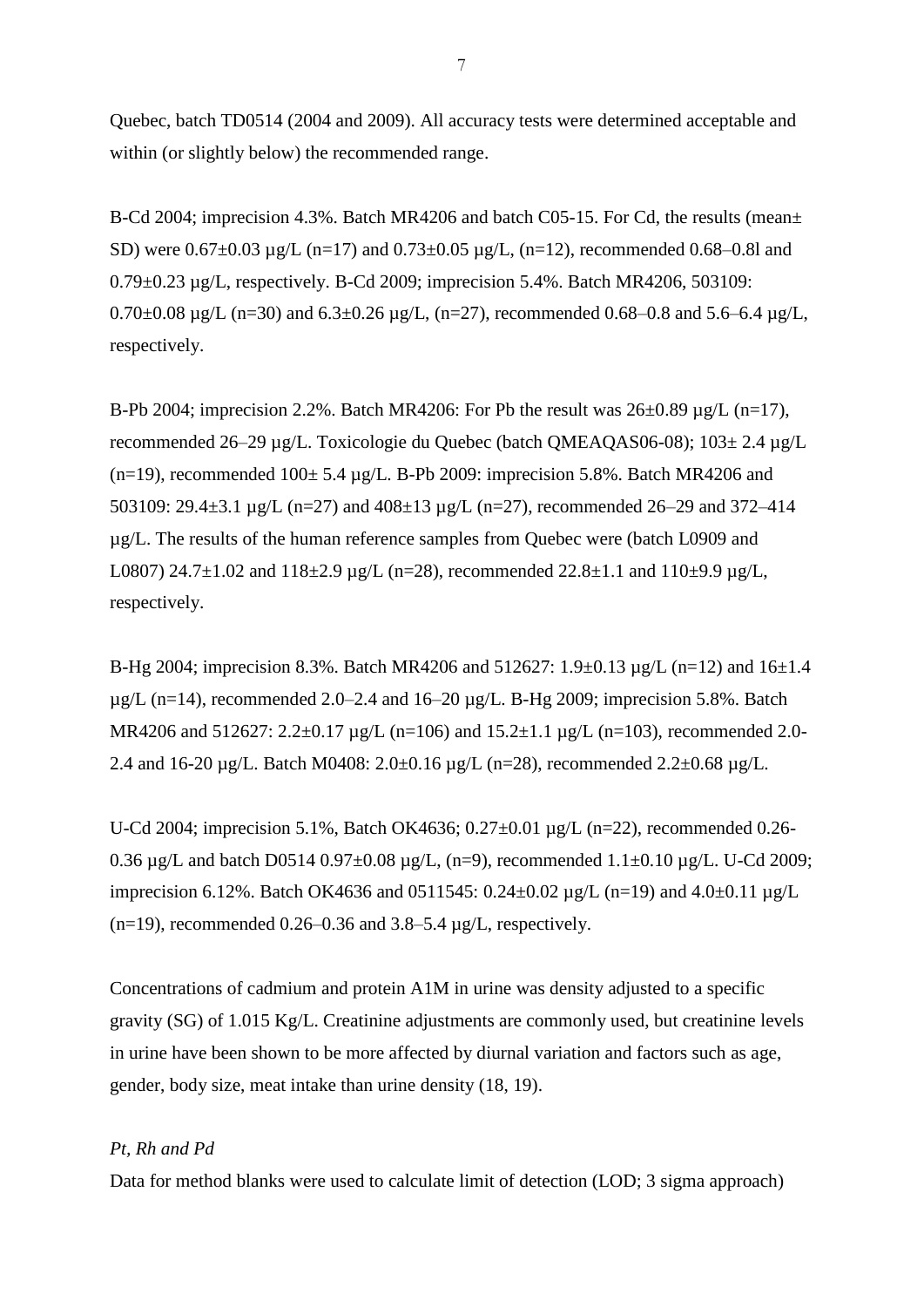and limit of quantification (LOQ; 10 sigma approach) (Table 7). It should be stressed that for isotopes severely affected by spectral interferences unresolved in high resolution mode, this may result in overly optimistic assessment of detection capabilities (20)*.* Actual LOD/LOQ will depend on concentrations of interfering elements in the particular sample and on the formation rate of interfering species in the ICP. The use of ICP-SFMS operated in high resolution mode allows interference-free determination of Sr, Mo and Pt isotopes. For Pd and Rh isotopes a significant part of interferences cannot be completely resolved from the analyte signals even in high resolution mode, making thorough mathematical corrections mandatory. Formation rates for interfering signals were determined during each measurement session using digested bovine blood spiked with potentially interfering elements at different levels. Both uncorrected and corrected concentrations were calculated for Pd and Rh isotopes. When the degree of mathematical correction exceeds 50% of the uncorrected value, the accuracy of results can be affected, though one can assume that the actual concentration in a sample is not above the uncorrected concentration (regardless of which isotope gives this lowest value). The uncertainty of low Pd concentrations  $\langle 5 \text{ ng/L} \rangle$  may be very high which is confirmed by poor reproducibility of duplicate analyses, and data are therefore not included in the present report.

External quality assurance was accompanied by regular participation in Inter-laboratory Comparison Program for trace metals in biological materials (managed by Le Centre de Toxicologie du Quebec, Canada) that includes Mo and Pt determination in whole blood. The majority of ICP-SFMS results reported during the last 8 years were within  $\pm 10\%$  of the assigned concentrations. It should be stressed though that Pt concentrations in the test specimens were at least one order of magnitude higher than in the blood samples from the present study. For internal quality control, bovine blood CRM A-13 (IAEA) was used. The material was spiked with Rh, Pd and Pt at two levels in order to provide 5 ng L-1 and 10 ng L-1 concentrations. Spike recoveries were in 98%-102% range for Pt, 92%-98% for Rh and 85-94% for Pd at both concentration levels. Sr and Mo concentrations were in agreement with previously published data for this CRM (21).

## **Results**

For all three heavy metals the older age group had higher levels all over the time series, except for B-Pb in 1990, where younger men had higher levels than older ones. As expected, women were higher in B-Cd and U-Cd and men higher in B-Pb, while there was no clear sex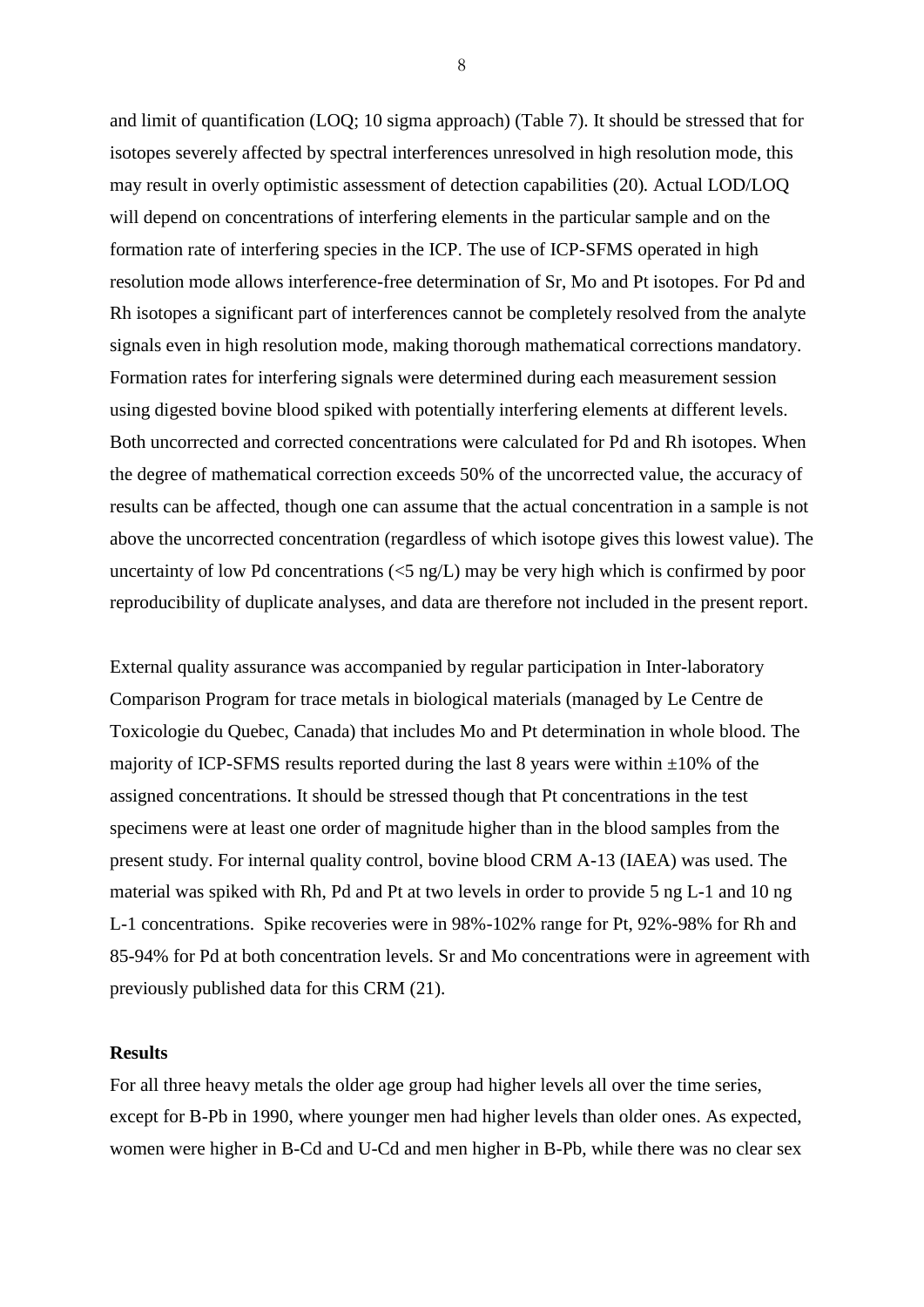difference in the levels of mercury (B-Hg or Ery-Hg) (Table 1-3 and Figure 1-2). Smokers were higher in B-Cd, U-Cd and B-Pb, but not in B-Hg (data not shown).

## *Cadmium*

For B-Cd, there were no evident changes over time in any age-group over the time interval 1990-2009 (Table 1 and Figure 1). Interestingly, there was a decrease in U-Cd for women between 2004 and 2009, for the younger women also in never-smokers (Table 1). From 1999 to 2009 the only evident change was an increase in B-Cd in young male never-smokers.

# *Lead*

There was a decrease in B-Pb from 1990 to 2009 in both men and women (Table 2 and Figure 2), and the decrease was also evident from 1999 to 2009. The decrease in B-Pb was present in both age-groups and all smoking-classes, except for in young male current smokers (explained by few smokers in this age-group) (data not shown).

#### *Mercury*

Because Ery-Hg cannot be reliably transformed to B-Hg it was not possible to make comparisons over the whole time interval. In women comparisons of B-Hg between 2004 and 2009 was possible. There was a decrease in B-Hg 2004-2009 in women in the older agegroup, but not in younger women (Table 3).

# *A1M*

In data from 2009, the older age-group had higher levels of A1M in both men and women, and men had a higher median level compared to women, but only in the older age-group (Table 5).

# *Pt, Rh and Pd*

Median and highest levels of Pt and Rh in 26 females sampled in 2009 are presented in Table 4. Levels of Pd was measured, but are not presented; because it is hard to find interference free isotopes we cannot interpret the data.

# **Discussion**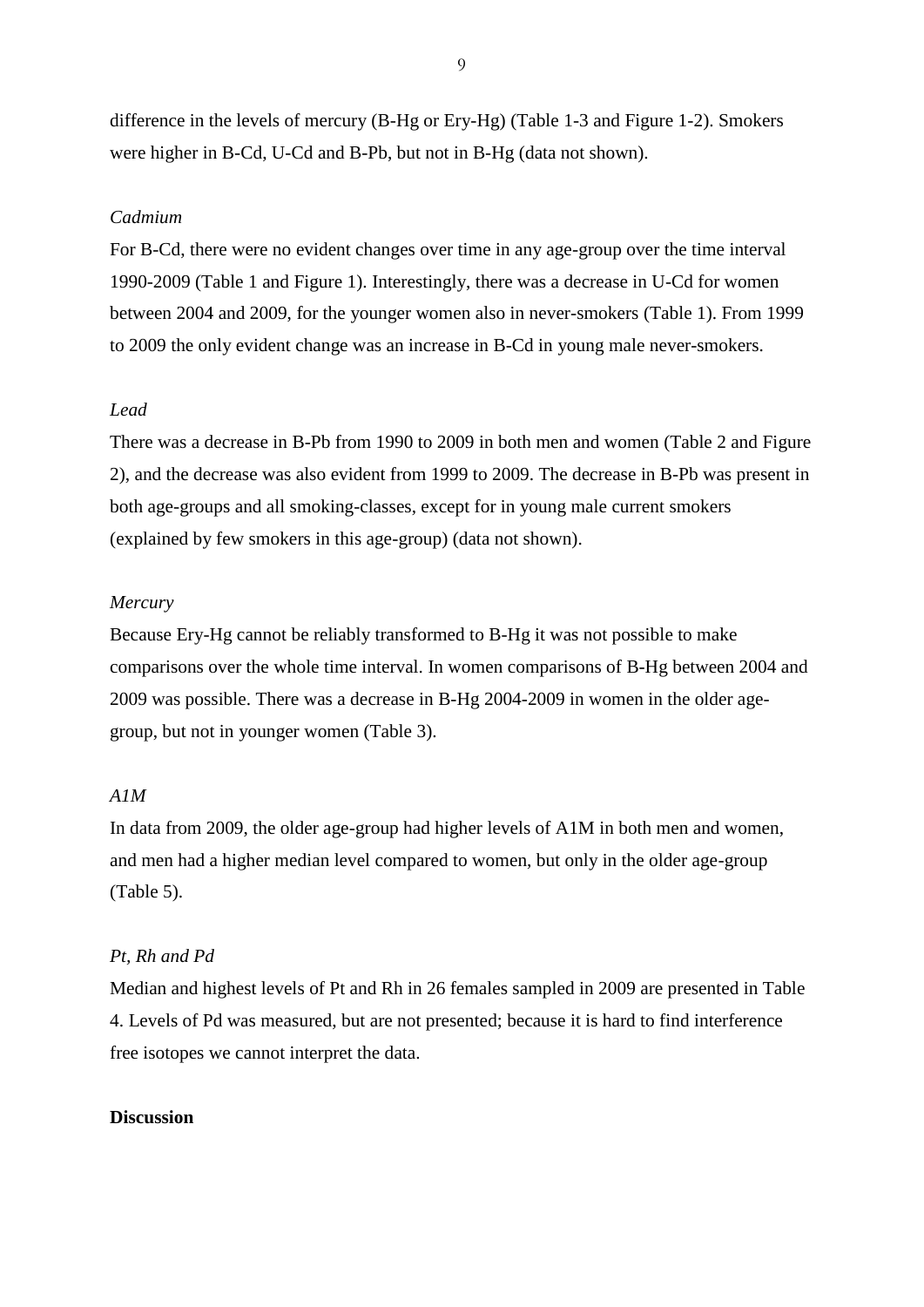The evident decrease in body burdens of lead over time, previously shown 1990-1999 in northern Sweden (10), was continued during the first decade of the 21th century. The continuing decrease is probably still an effect of the ban of lead as an additive in petrol 1994.

No decrease in B-Cd was found over time. The main sources of cadmium for the nonsmoking, non-occupationally exposed population are vegetable food, which are estimated to contribute to 83% of the total intake of Cd via food (bread 36%, potatoes and roots 24% and vegetables 8.4% (22), that is foods that are healthy to eat for other reasons.

Comparing women in Northern Sweden with the women in southern Sweden, the levels of Cd in both blood and urine are lower in Northern Sweden (23). Yet, there are health effects also at these levels found in northern Sweden. This emphasizes the importance of efforts to decrease the smoking rate in the population to improve human health, and also of efforts to decrease the pollution with cadmium ending up in otherwise healthy foods.

For body burdens of mercury, it is not possible to follow a time serie from 1990-2009, because of measurements in erythrocytes 1990-99 and whole-blood 2004-2009. An evident decrease in Ery-Hg was previously shown in northern Sweden 1990-99 (10). However, in older women there was a decrease in B-Hg also between 2004 and 2009.

Due to a change in the analytical method for U-A1M between the sampled years, the U-A1M levels in women sampled 2004 cannot be directly compared to levels in samples from 2009.

In conclusion, there is a continuing decrease in Pb levels in northern Sweden whilst we cannot for sure say that there has been a decrease in levels of Hg since 1999. The levels of cadmium in the general population do not seem to have decreased since 1990. The levels of Pb and Hg in the studied population are regarded as safe, but for Cd, there are indications of risk of effects on kidney, bone and oestrogen related cancer at present levels (1, 24). Hence, it is of importance that efforts to reduce exposure to heavy metals of the general population are continued, especially for cadmium. Levels of Pt and Rh cannot be compared over time, because measurements over the LOD were only achieved in samples from 2009. However, the levels are in ng/L; that is about one thousandth of the heavy metal levels. As for A1M, the levels were higher in the older age-group, and in the older age-group men had higher levels than women.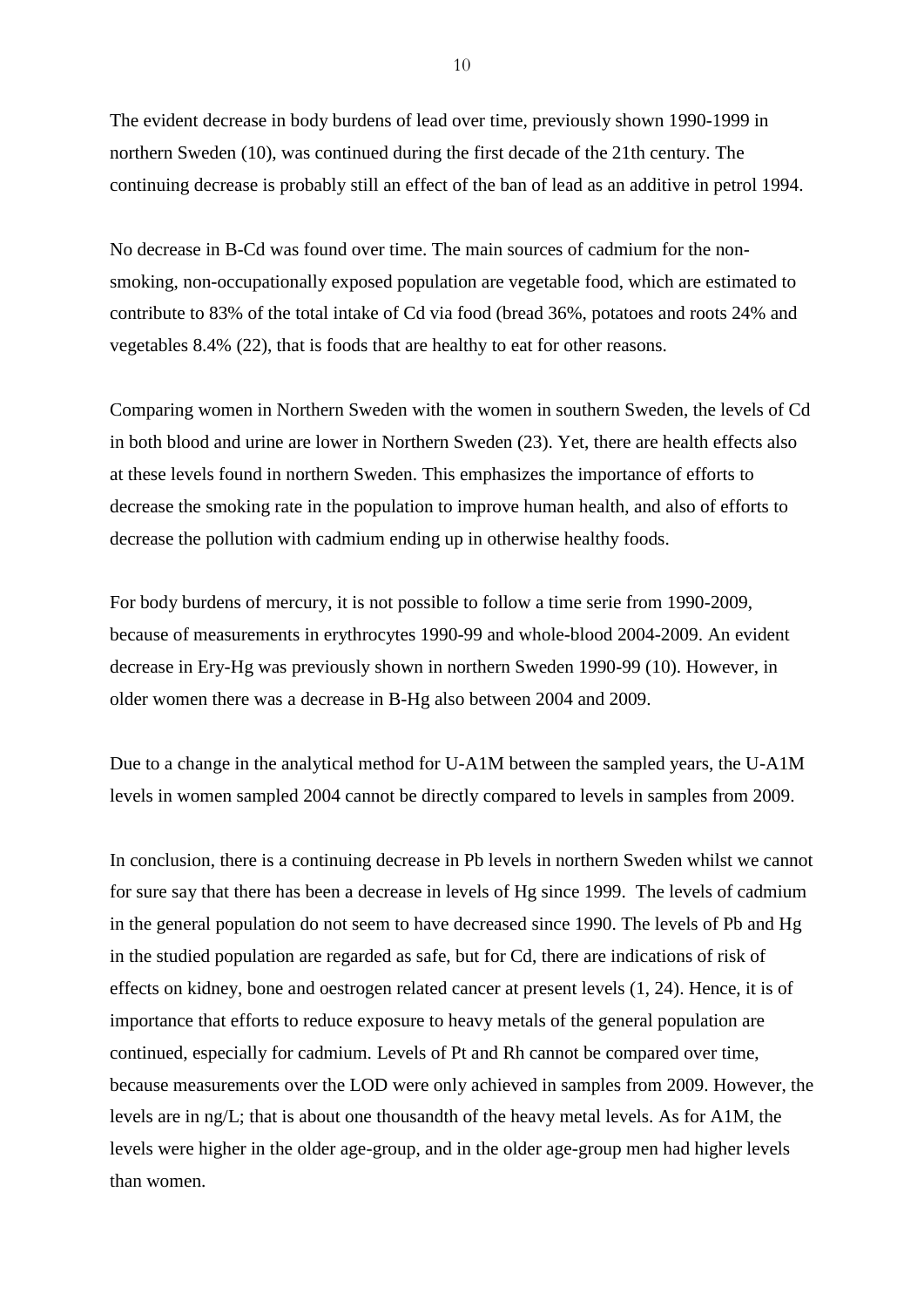# **Acknowledgements**

We would like to thank the Swedish Environmental Protection Agency and the PHIME-

project (the European Union, Sixth Framework Programme: PHIME; FOOD-CT-2006-

016253) for financing this project. The report reflects only the authors´ views: the European

Union is not liable for any use that may be made of the information. We also thank all co-

workers in the MONICA project and at the biobank in Umeå. Ms. Anna Akantis and Mr.

Giovanni Ferrari at Lund University gave skillful technical assistance.

# **References**

| 1.  | Jarup L, Akesson A. Current status of cadmium as an environmental health            |
|-----|-------------------------------------------------------------------------------------|
|     | problem. Toxicol Appl Pharmacol 2009 Aug 1;238(3):201-8.                            |
| 2.  | Strumylaite L, Bogusevicius A, Abdrachmanovas O, Baranauskiene D, Kregzdyte         |
|     | R, Pranys D, et al. Cadmium concentration in biological media of breast cancer      |
|     | patients. Breast Cancer Res Treat 2011 Jan;125(2):511-7.                            |
| 3.  | Shih RA, Hu H, Weisskopf MG, Schwartz BS. Cumulative lead dose and cognitive        |
|     | function in adults: a review of studies that measured both blood lead and bone      |
|     | lead. Environ Health Perspect 2007 Mar;115(3):483-92.                               |
| 4.  | Debes F, Budtz-Jorgensen E, Weihe P, White RF, Grandjean P. Impact of prenatal      |
|     | methylmercury exposure on neurobehavioral function at age 14 years.                 |
|     | Neurotoxicol Teratol 2006 May-Jun;28(3):363-75.                                     |
| 5.  | Guallar E, Sanz-Gallardo MI, van't Veer P, Bode P, Aro A, Gomez-Aracena J, et       |
|     | al. Mercury, fish oils, and the risk of myocardial infarction. N Engl J Med 2002    |
|     | Nov 28;347(22):1747-54.                                                             |
| 6.  | Virtanen JK, Voutilainen S, Rissanen TH, Mursu J, Tuomainen TP, Korhonen MJ,        |
|     | et al. Mercury, fish oils, and risk of acute coronary events and cardiovascular     |
|     | disease, coronary heart disease, and all-cause mortality in men in eastern Finland. |
|     | Arterioscler Thromb Vasc Biol 2005 Jan;25(1):228-33.                                |
| 7.  | Jarup L. Hazards of heavy metal contamination. Br Med Bull 2003;68:167-82.          |
| 8.  | Berglund M, Lind B, Bjornberg KA, Palm B, Einarsson O, Vahter M. Inter-             |
|     | individual variations of human mercury exposure biomarkers: a cross-sectional       |
|     | assessment. Environ Health 2005;4:20.                                               |
| 9.  | Skerfving S, Bencko V, Vahter M, Schutz A, Gerhardsson L. Environmental health      |
|     | in the Baltic region--toxic metals. Scand J Work Environ Health 1999;25 Suppl       |
|     | $3:40-64.$                                                                          |
| 10. | Wennberg M, Lundh T, Bergdahl IA, Hallmans G, Jansson JH, Stegmayr B, et al.        |
|     | Time trends in burdens of cadmium, lead, and mercury in the population of           |
|     |                                                                                     |
|     | northern Sweden. Environ Res 2006 Mar;100(3):330-8.                                 |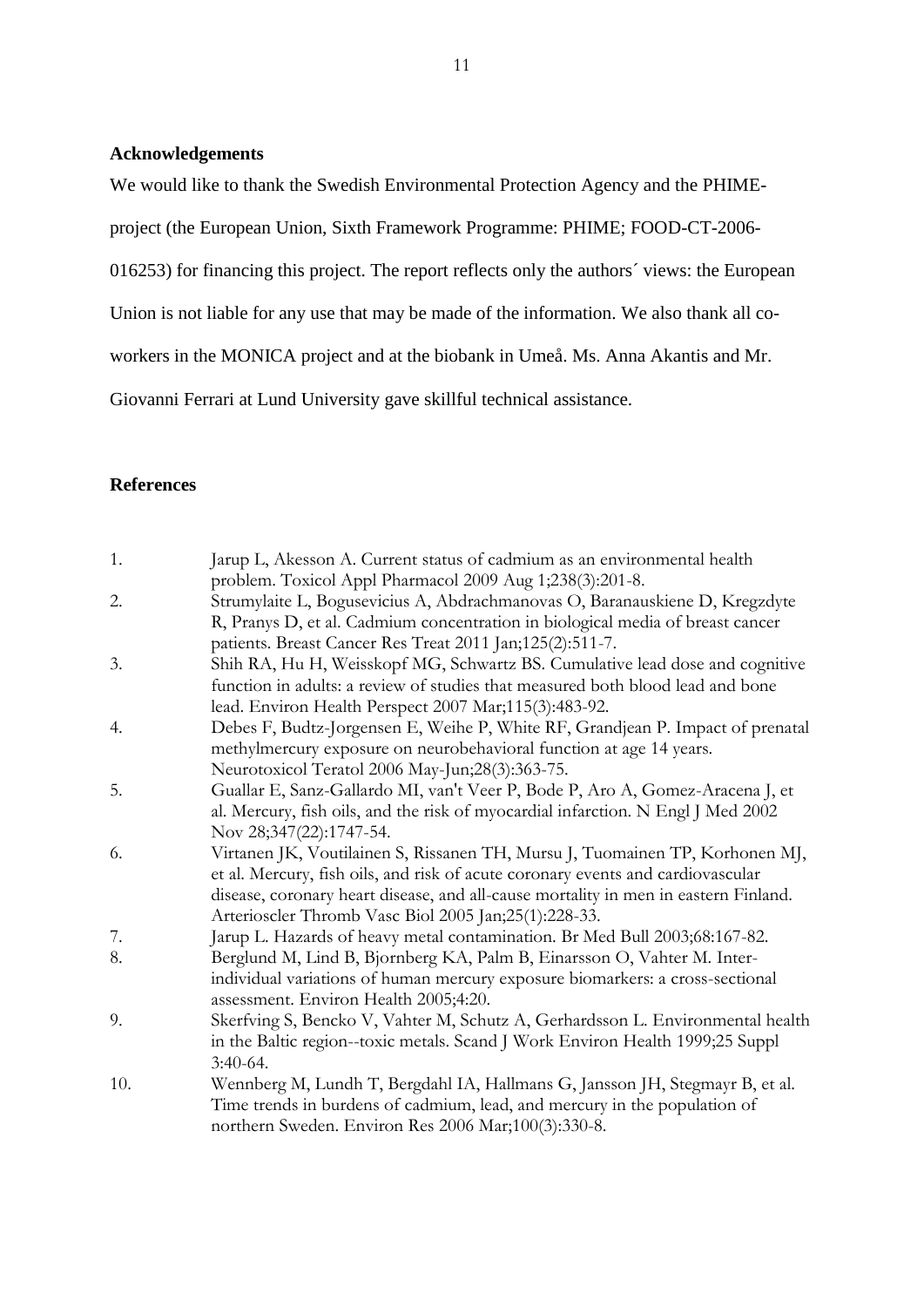| 11. | Jarvis KE, Parry SJ, Piper JM. Temporal and spatial studies of autocatalyst-derived<br>platinum, rhodium, and palladium and selected vehicle-derived trace elements in<br>the environment. Environ Sci Technol 2001 Mar 15;35(6):1031-6.                          |
|-----|-------------------------------------------------------------------------------------------------------------------------------------------------------------------------------------------------------------------------------------------------------------------|
| 12. | Stegmayr B, Lundberg V, Asplund K. The events registration and survey<br>procedures in the Northern Sweden MONICA Project. Scand J Public Health<br>Suppl 2003;61:9-17.                                                                                           |
| 13. | Eriksson M, Holmgren L, Janlert U, Jansson JH, Lundblad D, Stegmayr B, et al.<br>Large improvements in major cardiovascular risk factors in the population of<br>northern Sweden: the MONICA study 1986-2009. J Intern Med 2011<br>Feb;269(2):219-31.             |
| 14. | Barany E, Bergdahl IA, Schutz A, Skerfving S, Oskarsson A. Inductively coupled<br>plasma mass spectrometry for direct multi-element analysis of diluted human blood<br>and serum. J Anal Atomic Spectrometry 1997;12:1005-9.                                      |
| 15. | Sandborgh-Englund G, Elinder CG, Langworth S, Schutz A, Ekstrand J. Mercury<br>in biological fluids after amalgam removal. J Dent Res 1998 Apr;77(4):615-24.                                                                                                      |
| 16. | Jarup L, Hellstrom L, Alfven T, Carlsson MD, Grubb A, Persson B, et al. Low<br>level exposure to cadmium and early kidney damage: the OSCAR study. Occup<br>Environ Med 2000 Oct;57(10):668-72.                                                                   |
| 17. | Rodushkin I, Nordlund P, Engstrom E, Baxter DC. Improved multi-elemental<br>analyses by inductively coupled plasma-sector field mass spectrometry through<br>methane addition to the plasma. J Anal Atomic Spectrometry 2005;20:1250-5.                           |
| 18. | Boeniger MF, Lowry LK, Rosenberg J. Interpretation of urine results used to<br>assess chemical exposure with emphasis on creatinine adjustments: a review. Am<br>Ind Hyg Assoc J 1993 Oct;54(10):615-27.                                                          |
| 19. | Suwazono Y, Akesson A, Alfven T, Jarup L, Vahter M. Creatinine versus specific<br>gravity-adjusted urinary cadmium concentrations. Biomarkers 2005 Mar-Jun;10(2-<br>$3):117-26.$                                                                                  |
| 20. | Rodushkin I, Engstrom E, Baxter DC. Sources of contamination and remedial<br>strategies in the multi-elemental trace analysis laboratory. Anal Bioanal Chem 2010<br>Jan;396(1):365-77.                                                                            |
| 21. | Rodushkin I, Odman F. Application of inductively coupled plasma sector field<br>mass spectrometry for elemental analysis of urine. J Trace Elem Med Biol 2001<br>Apr;14(4):241-7.                                                                                 |
| 22. | Olsson IM, Bensryd I, Lundh T, Ottosson H, Skerfving S, Oskarsson A. Cadmium<br>in blood and urine--impact of sex, age, dietary intake, iron status, and former<br>smoking--association of renal effects. Environ Health Perspect 2002<br>Dec;110(12):1185-90.    |
| 23. | Wennberg M, Rentschler G, Lundh T, Löfmark L, Stegmayr B, Bergdahl IA, et al.<br>Kadmium, bly och kvicksilver i blod samt kadmium och bly i urin hos unga och<br>medelålders kvinnor i Skåne samt Norr- och Västerbotten. Rapport till<br>Naturvårdsverket. 2007. |
| 24. | Alfven T, Jarup L, Elinder CG. Cadmium and lead in blood in relation to low bone<br>mineral density and tubular proteinuria. Environ Health Perspect 2002<br>Jul;110(7):699-702.                                                                                  |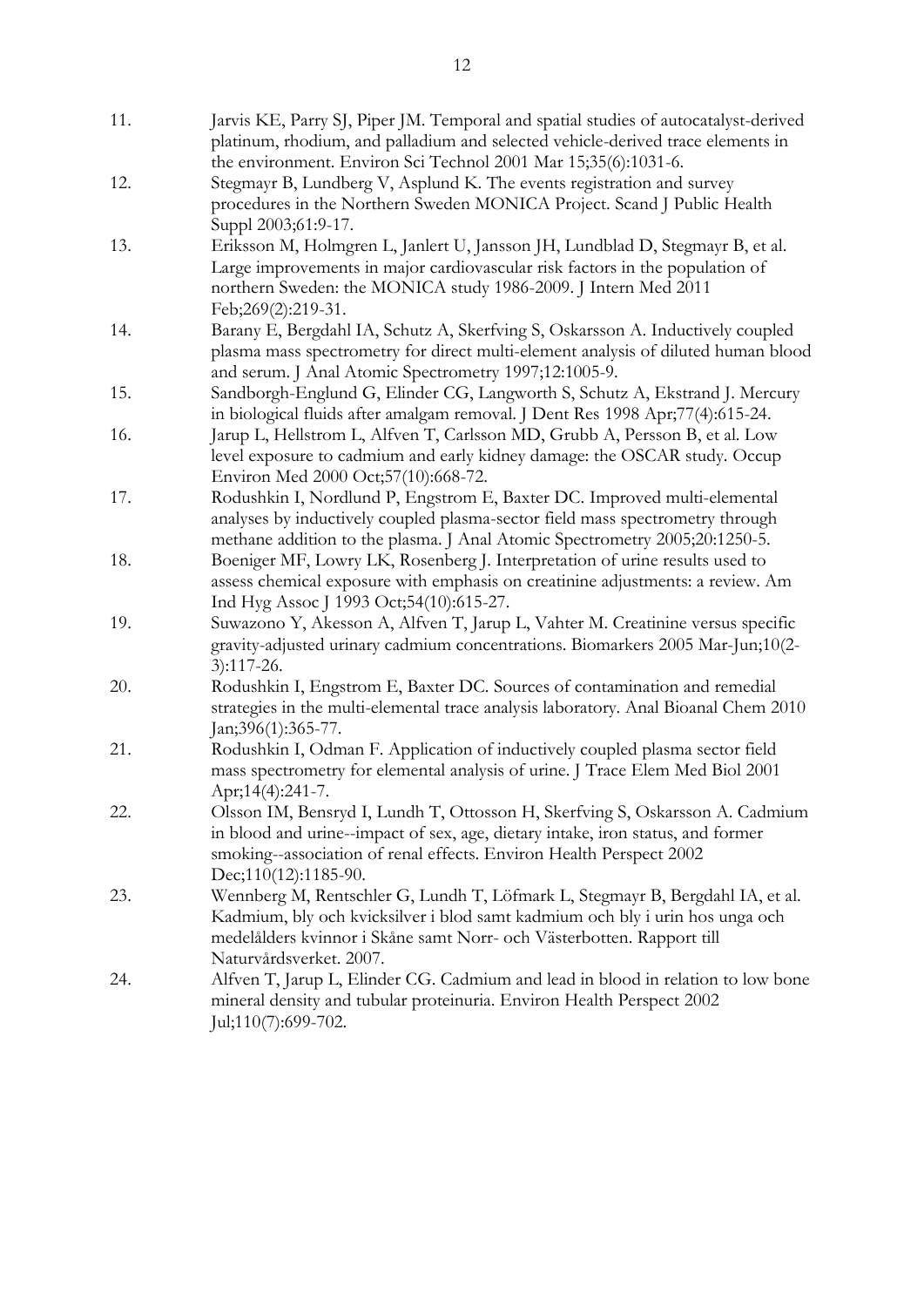Table 1. Median levels of cadmium in blood and urine (density adjusted to a specific gravity) in men and women in age-group 25-35 years or 50-60 years in 1990-2009. Data are presented for all participants and for never-smokers.

|              | Men                 |                          |                 |                          |                 | Women |                          |                          |                          |                    |                 |
|--------------|---------------------|--------------------------|-----------------|--------------------------|-----------------|-------|--------------------------|--------------------------|--------------------------|--------------------|-----------------|
|              | 1990                | 1994                     | 1999            | 2004                     | 2009            |       | 1990                     | 1994                     | 1999                     | 2004               | 2009            |
|              | (min-               | (min-                    | (min-           |                          | (min-           |       | (min-                    | (min-                    | (min-                    | (min-              | (min-           |
|              | max)                | max)                     | max)            |                          | max)            |       | max)                     | max)                     | max)                     | max)               | max)            |
| B-Cd         |                     |                          |                 |                          |                 |       |                          |                          |                          |                    |                 |
| $(\mu g/L)$  |                     |                          |                 |                          |                 |       |                          |                          |                          |                    |                 |
| 25-35        |                     |                          |                 |                          |                 |       |                          |                          |                          |                    |                 |
| years        |                     |                          |                 |                          |                 |       |                          |                          |                          |                    |                 |
| All          | 0.130               | 0.078                    | 0.084           | $\Box$                   | 0.110           |       | 0.206                    | 0.143                    | 0.116                    | 0.156              | 0.135           |
|              | $(0.02 -$           | $(0.02 -$                | $(0.02 -$       |                          | $(0.04 -$       |       | $(0.07 -$                | $(0-1.73)$               | $(0.06 -$                | $(0.07 -$          | $(0.05 -$       |
|              | 2.87)               | 2.21)                    | 0.67)           |                          | 1.77)           |       | 2.97)                    | $N=25$                   | 1.60)                    | 2.95)              | 3.39)           |
| Never-       | $N=26$<br>0.103     | $N=24$<br>0.069          | $N=25$<br>0.076 | $\overline{\phantom{a}}$ | $N=68$<br>0.105 |       | $N=25$<br>0.134          | 0.122                    | $N = 24$<br>0.097        | $N = 164$<br>0.136 | $N=91$<br>0.121 |
| smokers      | $(0.02 -$           | $(0.02 -$                | $(0.02 -$       |                          | $(0.04 -$       |       | $(0.07 -$                | $(0-0.29)$               | $(0.06 -$                | $(0.07 -$          | $(0.05 -$       |
|              | 0.24)               | 0.16)                    | 0.12)           |                          | 0.41)           |       | 0.26)                    | $N=15$                   | 0.22)                    | 0.42)              | 0.42)           |
|              | $N=16$              | $N=20$                   | $N=17$          |                          | $N = 57$        |       | $N=12$                   |                          | $N=13$                   | $N = 111$          | $N=64$          |
| 50-60        |                     |                          |                 |                          |                 |       |                          |                          |                          |                    |                 |
| years        |                     |                          |                 |                          |                 |       |                          |                          |                          |                    |                 |
| All          | 0.172               | 0.218                    | 0.214           | $\Box$                   | 0.162           |       | 0.244                    | 0.248                    | 0.384                    | 0.263              | 0.244           |
|              | $(0.05 -$           | $(0.08 -$                | $(0.04 -$       |                          | $(0.05 -$       |       | $(0.06 -$                | $(0.15 -$                | $(0.09 -$                | $(0.09 -$          | $(0.08 -$       |
|              | 3.08                | 2.13)                    | 0.74)           |                          | 4.32)           |       | 2.69)                    | 1.47)                    | 1.85)                    | 1.97)              | 2.59)           |
|              | $N=25$              | $N=15$                   | $N=25$          |                          | $N = 82$        |       | $N=29$                   | $N=24$                   | $N = 24$                 | $N = 123$          | $N = 86$        |
| Never-       | 0.103               | 0.189                    | 0.160           | $\Box$                   | 0.122           |       | 0.231                    | 0.195                    | 0.227                    | 0.227              | 0.199           |
| smokers      | $(0.05 -$           | $(0.14 -$                | $(0.04 -$       |                          | $(0.05 -$       |       | $(0.10 -$                | $(0.15 -$                | $(0.09 -$                | $(0.09 -$          | $(0.08 -$       |
|              | 0.21)               | 0.66)                    | 0.24)           |                          | 0.43)           |       | 0.45)                    | 0.33)                    | 0.64)                    | 0.67)              | 0.54)           |
|              | $N=8$               | $N=3$                    | $N=7$           |                          | $N=32$          |       | $N=15$                   | $N=8$                    | $N=12$                   | $N = 54$           | $N=35$          |
| U-Cd SG      |                     |                          |                 |                          |                 |       |                          |                          |                          |                    |                 |
| $(g/ml)$ +   |                     |                          |                 |                          |                 |       |                          |                          |                          |                    |                 |
| $25 - 35$    |                     |                          |                 |                          |                 |       |                          |                          |                          |                    |                 |
| years<br>All | $\bar{\phantom{a}}$ | $\overline{a}$           | $\overline{a}$  | $\overline{\phantom{a}}$ | 0.064           |       | $\sim$                   | $\mathbb{L}$             | $\overline{\phantom{a}}$ | 0.113              | 0.091           |
|              |                     |                          |                 |                          | $(0.01 -$       |       |                          |                          |                          | $(0.03 -$          | $(0.03 -$       |
|              |                     |                          |                 |                          | 0.44)           |       |                          |                          |                          | 0.53)              | 0.41)           |
|              |                     |                          |                 |                          | $N=64$          |       |                          |                          |                          | $N = 158$          | $N = 87$        |
| Never-       | $\blacksquare$      | $\sim$                   | $\blacksquare$  | $\omega$                 | 0.064           |       | $\overline{\phantom{a}}$ | $\omega$                 | $\overline{\phantom{a}}$ | 0.098              | 0.088           |
| smokers      |                     |                          |                 |                          | $(0.01 -$       |       |                          |                          |                          | $(0.03 -$          | $(0.03 -$       |
|              |                     |                          |                 |                          | 0.34)           |       |                          |                          |                          | 0.41)              | 0.41)           |
|              |                     |                          |                 |                          | $N = 54$        |       |                          |                          |                          | $N = 108$          | $N=61$          |
| 50-60        |                     |                          |                 |                          |                 |       |                          |                          |                          |                    |                 |
| years        |                     |                          |                 |                          |                 |       |                          |                          |                          |                    |                 |
| All          | $\blacksquare$      | $\overline{\phantom{a}}$ | $\blacksquare$  | $\Box$                   | 0.130           |       | $\blacksquare$           | $\blacksquare$           | $\Box$                   | 0.218              | 0.189           |
|              |                     |                          |                 |                          | $(0.03 -$       |       |                          |                          |                          | $(0.06 -$          | $(0.03 -$       |
|              |                     |                          |                 |                          | 1.09)           |       |                          |                          |                          | 1.22)              | 0.84)           |
|              |                     |                          |                 |                          | $N = 84$        |       |                          |                          |                          | $N = 121$          | $N = 85$        |
| Never-       | $\omega$            | $\sim$                   | $\blacksquare$  | $\overline{\phantom{a}}$ | 0.097           |       | $\omega$                 | $\overline{\phantom{a}}$ | $\overline{\phantom{a}}$ | 0.181              | 0.114           |
| smokers      |                     |                          |                 |                          | $(0.03 -$       |       |                          |                          |                          | $(0.06 -$          | $(0.03 -$       |
|              |                     |                          |                 |                          | 0.46)           |       |                          |                          |                          | 0.78)              | 0.55)           |
|              |                     |                          |                 |                          | $N = 33$        |       |                          |                          |                          | $N=52$             | $N=35$          |

† Density adjusted to a specific gravity (SG) of 1.015 Kg/L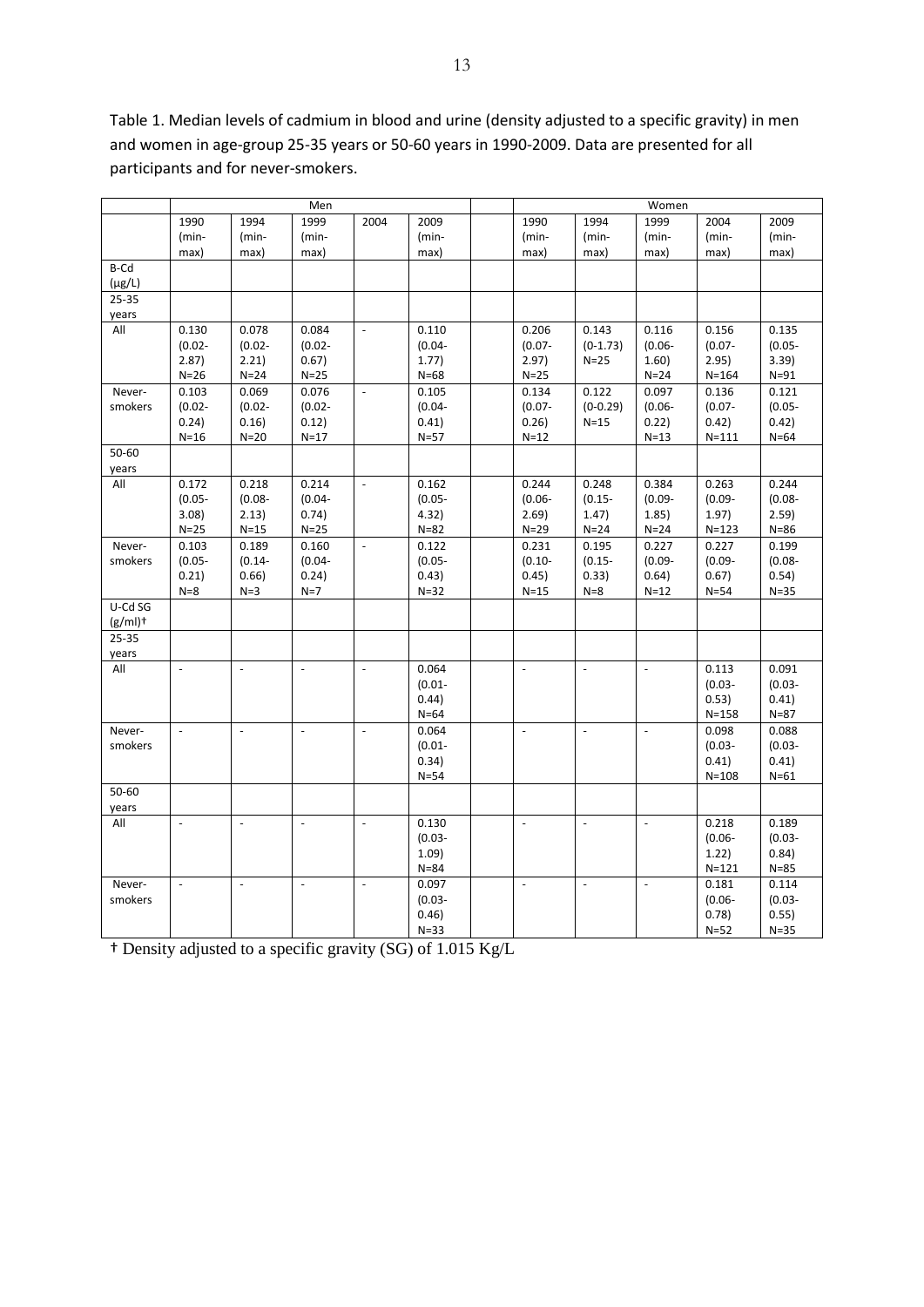|             | Men       |           |           |                          |           | Women     |           |           |           |           |
|-------------|-----------|-----------|-----------|--------------------------|-----------|-----------|-----------|-----------|-----------|-----------|
|             | 1990      | 1994      | 1999      | 2004                     | 2009      | 1990      | 1994      | 1999      | 2004      | 2009      |
|             | $(min-$   | (min-     | (min-     |                          | $(min-$   | $(min-$   | (min-     | $(min-$   | $(min-$   | (min-     |
|             | max)      | max)      | max)      |                          | max)      | max)      | max)      | max)      | max)      | max)      |
| B-Pb        |           |           |           |                          |           |           |           |           |           |           |
| $(\mu g/L)$ |           |           |           |                          |           |           |           |           |           |           |
| $25 - 35$   |           |           |           |                          |           |           |           |           |           |           |
| years       |           |           |           |                          |           |           |           |           |           |           |
| All         | 38.1      | 23.9      | 17.6      | $\overline{\phantom{a}}$ | 11.0      | 20.0      | 14.9      | 12.8      | 10.5      | 7.66      |
|             | $(15.5 -$ | $(6.14 -$ | $(8.89 -$ |                          | $(3.49 -$ | $(10.3 -$ | $(7.90 -$ | $(6.67 -$ | $(4.85 -$ | $(3.29 -$ |
|             | 112)      | 56.3)     | 190)      |                          | 35.6)     | 48.2)     | 37.0      | 315)      | 70.0)     | 88.2)     |
|             | $N=26$    | $N=25$    | $N=25$    |                          | $N = 68$  | $N=25$    | $N=25$    | $N=24$    | $N = 164$ | $N=91$    |
| Never-      | 38.1      | 25.1      | 15.7      | $\blacksquare$           | 10.8      | 19.6      | 16.4      | 11.2      | 10.8      | 7.45      |
| smokers     | $(15.5 -$ | $(6.14 -$ | $(8.92 -$ |                          | $(3.49 -$ | $(10.5 -$ | $(9.69 -$ | $(6.67 -$ | $(4.85 -$ | $(3.29 -$ |
|             | 112)      | 56.3)     | 82.5)     |                          | 35.6)     | 36.4)     | 37.0)     | 18.1)     | 70.0      | 25.4)     |
|             | $N=16$    | $N=20$    | $N=17$    |                          | $N=57$    | $N=12$    | $N=15$    | $N=13$    | $N = 111$ | $N=64$    |
| 50-60       |           |           |           |                          |           |           |           |           |           |           |
| years       |           |           |           |                          |           |           |           |           |           |           |
| All         | 31.1      | 39.8      | 24.1      | $\overline{\phantom{a}}$ | 13.3      | 24.4      | 22.5      | 17.0      | 14.8      | 12.8      |
|             | $(16.2 -$ | $(11.3 -$ | $(12.6 -$ |                          | $(4.78 -$ | $(5.47 -$ | $(8.95 -$ | $(4.44 -$ | $(5.95 -$ | $(5.45 -$ |
|             | 68.6)     | 98.4)     | 48.1)     |                          | 42.0)     | 47.9)     | 48.8)     | 49.4)     | 60.2      | 61.0      |
|             | $N=25$    | $N=15$    | $N=25$    |                          | $N = 82$  | $N=29$    | $N=24$    | $N=24$    | $N = 123$ | $N=86$    |
| Never-      | 30.4      | 16.1      | 20.8      |                          | 11.6      | 20.1      | 16.9      | 16.6      | 14.4      | 11.8      |
| smokers     | $(16.2 -$ | $(11.3 -$ | $(13.0 -$ |                          | $(6.04 -$ | $(5.47 -$ | $(12.0 -$ | $(4.44 -$ | $(5.95 -$ | $(5.90 -$ |
|             | 62.8)     | 39.8)     | 41.6)     |                          | 35.2)     | 47.9)     | 48.8)     | 49.4)     | 44.6)     | 32.5)     |
|             | $N = 8$   | $N=3$     | $N=7$     |                          | $N=32$    | $N=15$    | $N=8$     | $N=12$    | $N = 54$  | $N = 35$  |

Table 2. Median levels of lead in blood in men and women in age-group 25-35 or 50-60 years in 1990- 2009. Data are presented for all participants and for never-smokers.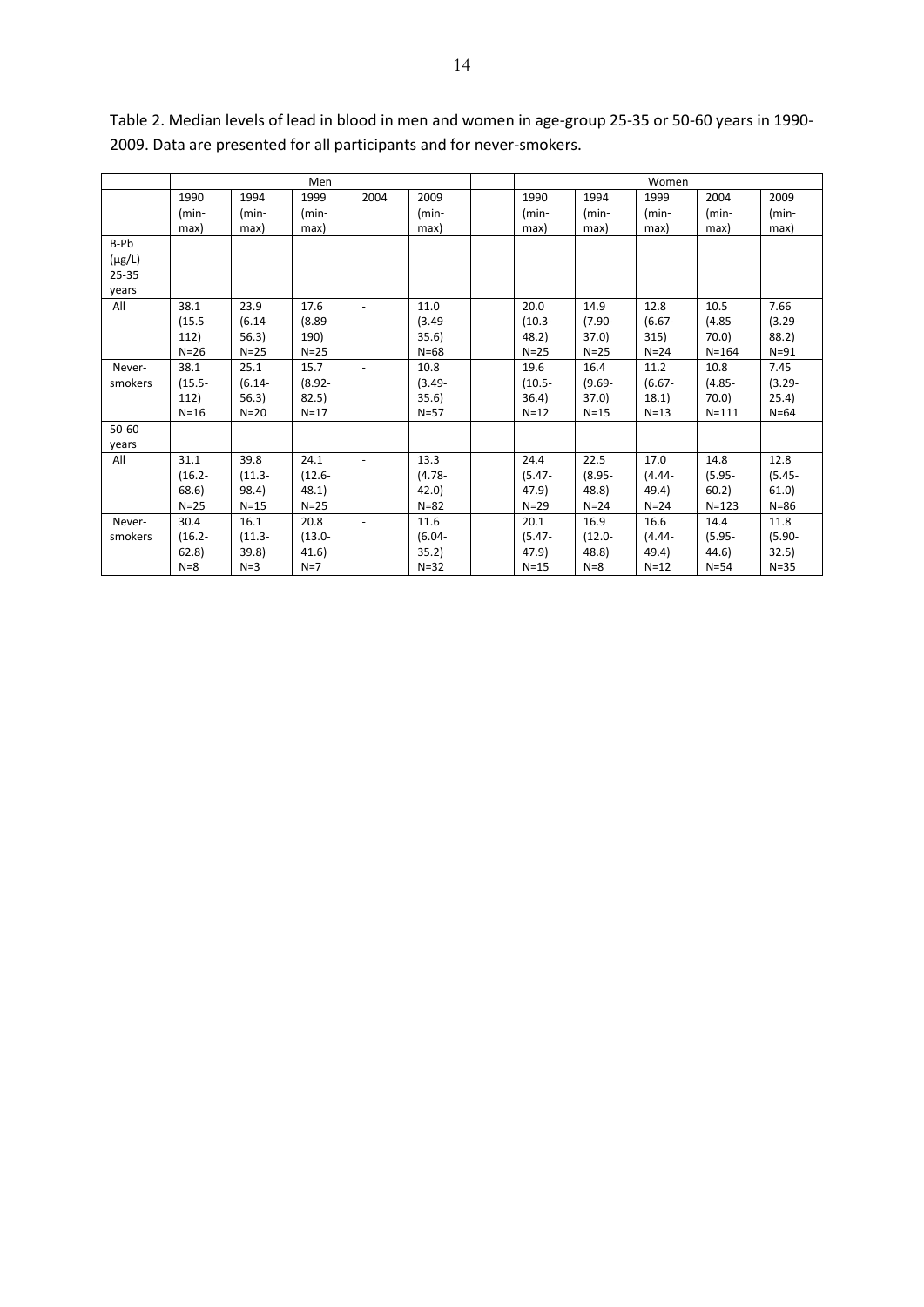|             | Men                      |                          |                          |                          |           |  | Women                        |                          |                              |           |           |
|-------------|--------------------------|--------------------------|--------------------------|--------------------------|-----------|--|------------------------------|--------------------------|------------------------------|-----------|-----------|
|             | 1990                     | 1994                     | 1999                     | 2004                     | 2009      |  | 1990                         | 1994                     | 1999                         | 2004      | 2009      |
|             | $(min-$                  | $(min-$                  | $(min-$                  |                          | $(min-$   |  | $(min-$                      | $(min-$                  | $(min-$                      | $(min-$   | $(min-$   |
|             | max)                     | max)                     | max)                     |                          | max)      |  | max)                         | max)                     | max)                         | max)      | max)      |
| B-Hg        |                          |                          |                          |                          |           |  |                              |                          |                              |           |           |
| $(\mu g/L)$ |                          |                          |                          |                          |           |  |                              |                          |                              |           |           |
| 25-35       |                          |                          |                          |                          |           |  |                              |                          |                              |           |           |
| years       |                          |                          |                          |                          |           |  |                              |                          |                              |           |           |
| All         | $\overline{\phantom{a}}$ | $\overline{\phantom{a}}$ | $\overline{\phantom{a}}$ |                          | 0.624     |  | $\overline{\phantom{a}}$     | $\blacksquare$           | $\overline{\phantom{a}}$     | 0.778     | 0.754     |
|             |                          |                          |                          |                          | $(0.06 -$ |  |                              |                          |                              | $(0.04 -$ | $(0.06 -$ |
|             |                          |                          |                          |                          | 3.61)     |  |                              |                          |                              | 2.70)     | 4.14)     |
|             |                          |                          |                          |                          | $N = 68$  |  |                              |                          |                              | $N = 164$ | $N=91$    |
| Never-      | $\overline{\phantom{a}}$ | $\blacksquare$           | $\overline{\phantom{a}}$ | $\overline{\phantom{a}}$ | 0.625     |  | $\overline{\phantom{a}}$     | $\overline{\phantom{a}}$ | $\overline{\phantom{a}}$     | 0.755     | 0.826     |
| smokers     |                          |                          |                          |                          | $(0.06 -$ |  |                              |                          |                              | $(0.04 -$ | $(0.06 -$ |
|             |                          |                          |                          |                          | 3.61)     |  |                              |                          |                              | 2.70)     | 4.14)     |
|             |                          |                          |                          |                          | $N=57$    |  |                              |                          |                              | $N = 111$ | $N=64$    |
| 50-60       |                          |                          |                          |                          |           |  |                              |                          |                              |           |           |
| years       |                          |                          |                          |                          |           |  |                              |                          |                              |           |           |
| All         | $\overline{\phantom{a}}$ | $\blacksquare$           | $\overline{\phantom{a}}$ | $\overline{\phantom{a}}$ | 1.14      |  | $\qquad \qquad \blacksquare$ | $\overline{\phantom{a}}$ | $\qquad \qquad \blacksquare$ | 1.45      | 1.29      |
|             |                          |                          |                          |                          | $(0.12 -$ |  |                              |                          |                              | $(0.04 -$ | $(0.21 -$ |
|             |                          |                          |                          |                          | 5.35)     |  |                              |                          |                              | 7.12)     | 6.35)     |
|             |                          |                          |                          |                          | $N = 82$  |  |                              |                          |                              | $N = 123$ | $N=86$    |
| Never-      | $\overline{\phantom{a}}$ | $\overline{\phantom{a}}$ | $\sim$                   | $\overline{\phantom{a}}$ | 1.55      |  | $\overline{\phantom{a}}$     | $\overline{\phantom{a}}$ | $\overline{\phantom{a}}$     | 1.63      | 1.25      |
| smokers     |                          |                          |                          |                          | $(0.35 -$ |  |                              |                          |                              | $(0.28 -$ | $(0.43 -$ |
|             |                          |                          |                          |                          | 5.35)     |  |                              |                          |                              | 7.12)     | 3.04)     |
|             |                          |                          |                          |                          | $N = 32$  |  |                              |                          |                              | $N = 54$  | $N=35$    |

# Table 3. Median levels of mercury in blood in men and women in age-group 25-35 or 50-60 years in 2004 (women only) and 2009. Data are presented for all participants and for never-smokers.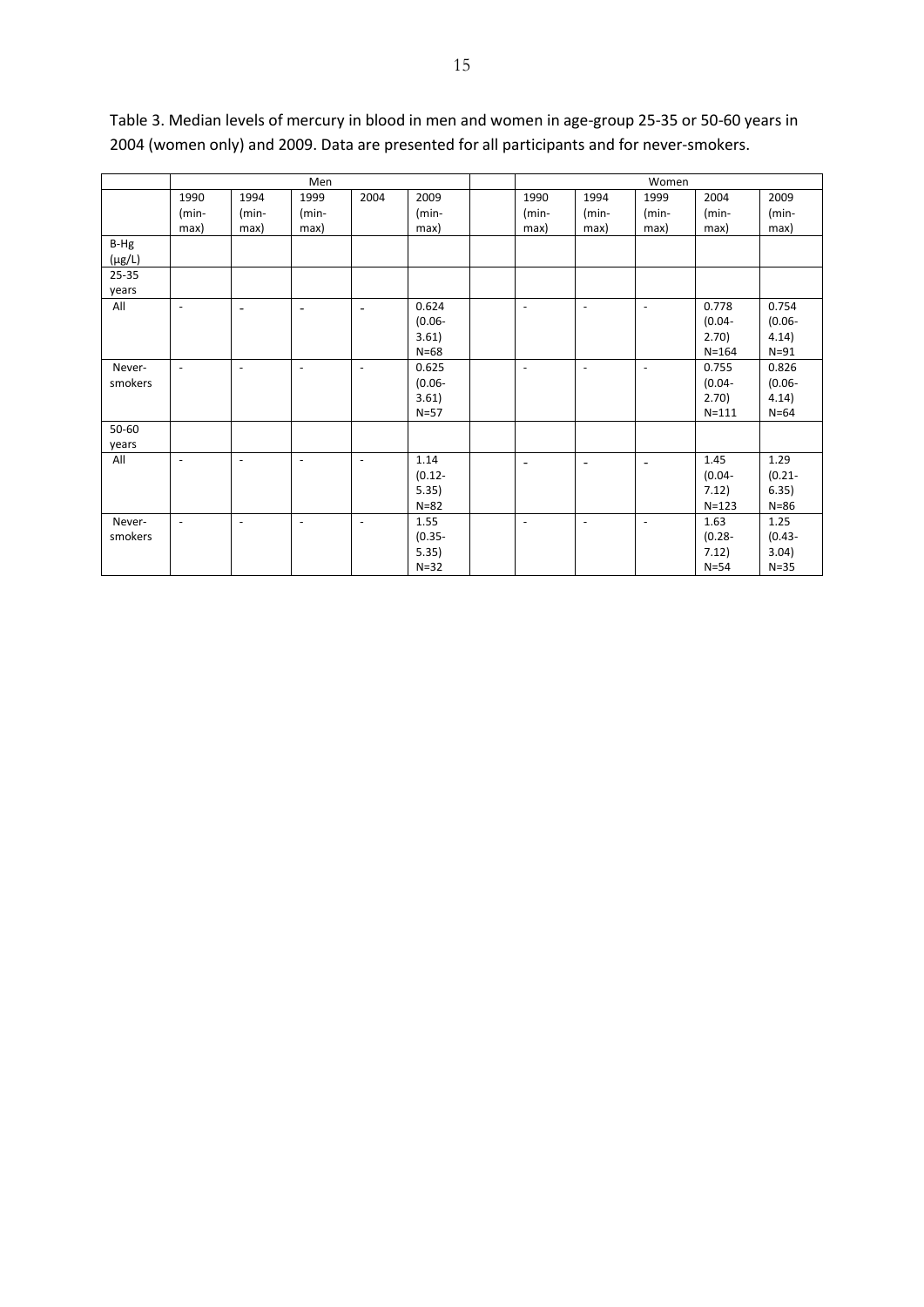Table 4. Median blood levels of rhodium (Rh) and platinum (Pt) in 26 women 55-59 years in northern Sweden, sampled in 2009.

|                 | Median (min-max)    |
|-----------------|---------------------|
| Rhodium (ng/L)  | $0.650$ (<0.4-2.20) |
| Platinum (ng/L) | $1.35$ (<0.6-5.20)  |

Table 5. Median levels (mg/L) of alpha-1-microglobulin (density adjusted to a specific gravity) in men and women sampled in 2004 or 2009\*

|               |                              | Men             | Women           |                 |  |
|---------------|------------------------------|-----------------|-----------------|-----------------|--|
|               | 2004                         | 2009            | 2004            | 2009            |  |
|               | Median                       | Median          | Median          | Median          |  |
|               | (min-max)                    | (min-max)       | (min-max)       | (min-max)       |  |
| $25-35$ years |                              |                 |                 |                 |  |
| All           | $\overline{\phantom{0}}$     | 1.99            | 1.03            | 1.92            |  |
|               |                              | $(0.41 - 5.00)$ | $(0.24 - 7.08)$ | $(0.27 - 7.50)$ |  |
|               |                              | $N=64$          | $N = 157$       | $N = 89$        |  |
| Never-smokers | $\qquad \qquad -$            | 2.00            | 1.03            | 1.93            |  |
|               |                              | $(0.41 - 5.00)$ | $(0.28 - 7.08)$ | $(0.27 - 7.50)$ |  |
|               |                              | $N = 54$        | $N = 107$       | $N=63$          |  |
| 50-60 years   |                              |                 |                 |                 |  |
| All           | $\qquad \qquad$              | 3.23            | 1.10            | 2.29            |  |
|               |                              | $(0.88 - 9.24)$ | $(0.24 - 7.95)$ | $(0.39 - 15.6)$ |  |
|               |                              | $N = 84$        | $N = 121$       | $N = 87$        |  |
| Never-smokers | $\qquad \qquad \blacksquare$ | 2.95            | 1.09            | 2.10            |  |
|               |                              | $(1.04 - 5.40)$ | $(0.43 - 2.94)$ | $(0.39 - 4.15)$ |  |
|               |                              | $N = 33$        | $N=52$          | $N=36$          |  |

\* Due to a change in the analytical method for U-A1M between the sampled years, the U-A1M levels in women sampled 2004 cannot be directly compared to levels in samples from 2009.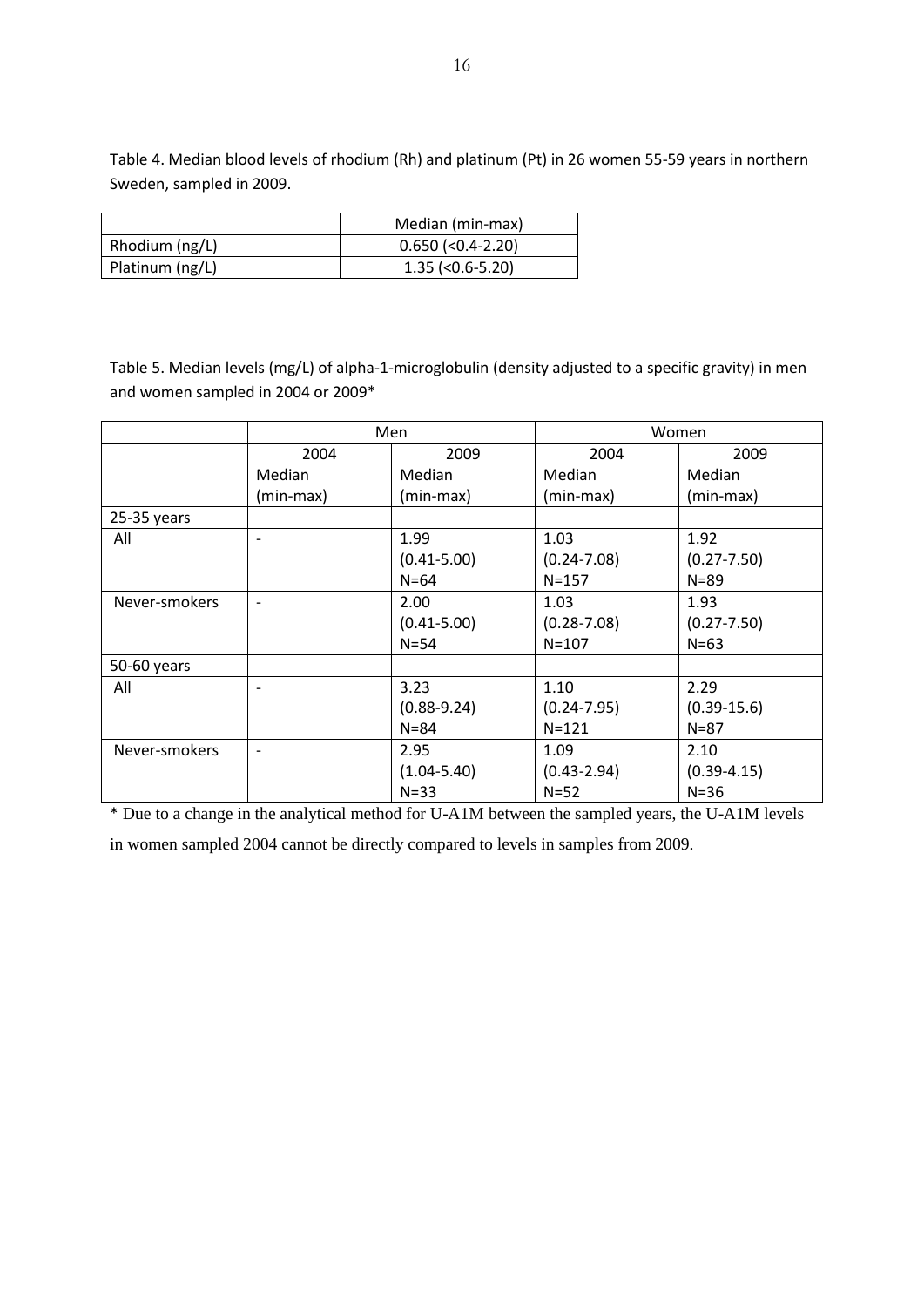

Figure 1a. Time trends in levels of cadmium in blood in men in age-group 25-35 years and 50-60 years, in all subjects and never-smokers



All Never-smokers

Figure 1b. Time trends in levels of cadmium in blood in women in age-group 25-35 years and 50-60 years, in all subjects and never-smokers